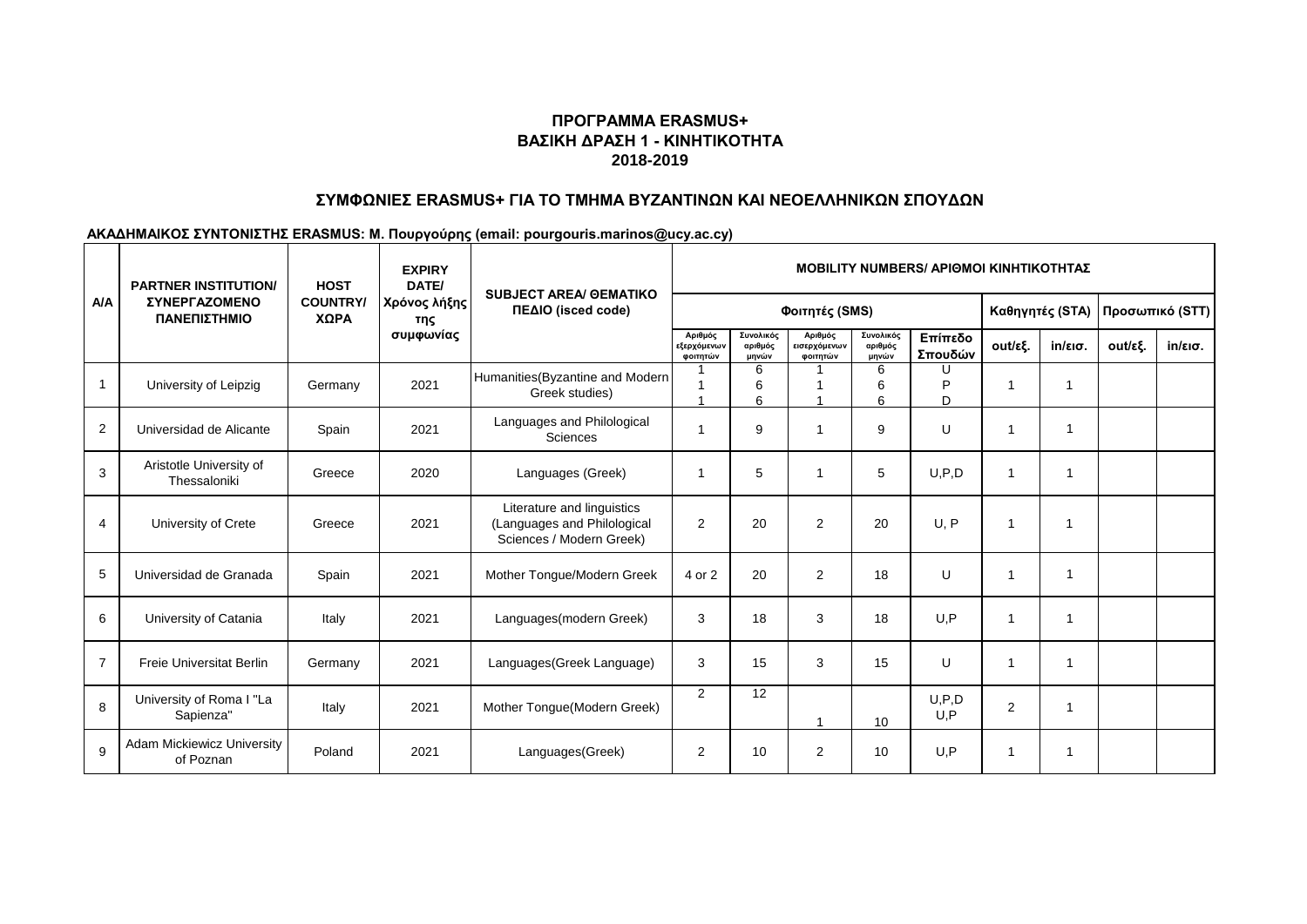# **ΠΡΟΓΡΑΜΜΑ ERASMUS+ ΒΑΣΙΚΗ ΔΡΑΣΗ 1 - ΚΙΝΗΤΙΚΟΤΗΤΑ 2018-2019**

## **ΣΥΜΦΩΝΙΕΣ ERASMUS+ ΓΙΑ ΤΟ ΤΜΗΜΑ ΒΥΖΑΝΤΙΝΩΝ ΚΑΙ ΝΕΟΕΛΛΗΝΙΚΩΝ ΣΠΟΥΔΩΝ**

### **ΑΚΑΔΗΜΑΙΚΟΣ ΣΥΝΤΟΝΙΣΤΗΣ ERASMUS: Μ. Πουργούρης (email: pourgouris.marinos@ucy.ac.cy)**

|     | <b>PARTNER INSTITUTION/</b>                                             | <b>HOST</b><br><b>COUNTRY/</b><br>ΧΩΡΑ | <b>EXPIRY</b><br>DATE/<br>Χρόνος λήξης<br>της<br>συμφωνίας | <b>SUBJECT AREA/ OEMATIKO</b><br>ΠΕΔΙΟ (isced code)  | <b>MOBILITY NUMBERS/ ΑΡΙΘΜΟΙ ΚΙΝΗΤΙΚΟΤΗΤΑΣ</b> |                               |                                     |                               |                    |                 |                         |                 |                   |
|-----|-------------------------------------------------------------------------|----------------------------------------|------------------------------------------------------------|------------------------------------------------------|------------------------------------------------|-------------------------------|-------------------------------------|-------------------------------|--------------------|-----------------|-------------------------|-----------------|-------------------|
| A/A | <b>ΣΥΝΕΡΓΑΖΟΜΕΝΟ</b><br>ΠΑΝΕΠΙΣΤΗΜΙΟ                                    |                                        |                                                            |                                                      | Φοιτητές (SMS)                                 |                               |                                     |                               |                    | Καθηγητές (STA) |                         | Προσωπικό (STT) |                   |
|     |                                                                         |                                        |                                                            |                                                      | Αριθμός<br>εξερχόμενων<br>φοιτητών             | Συνολικός<br>αριθμός<br>μηνών | Αριθμός<br>εισερχόμενων<br>φοιτητών | Συνολικός<br>αριθμός<br>μηνών | Επίπεδο<br>Σπουδών | out/εξ.         | $in/\epsilon$ ισ.       | out/εξ.         | $in/\epsilon$ ισ. |
| 10  | University of Warsaw                                                    | Poland                                 | 2021                                                       | Languages(modern Greek)                              | $\overline{2}$                                 | 20                            | 2                                   | 20                            | U.P                | 1               | $\overline{\mathbf{1}}$ |                 |                   |
| 11  | Institut National des<br>Langues et Civilisations<br>Orentales (INALCO) | France                                 | 2021                                                       | Languages (Greek)                                    | $\mathbf{2}$                                   | 12                            | 2                                   | 12                            | U, P               | 1               | -1                      |                 |                   |
| 12  | Universidad de Murcia                                                   | Spain                                  | 2021                                                       | Languages and Philological<br>Sciences(modern Greek) | 2                                              | 20                            | 2                                   | 20                            | U, P               | $\mathbf{1}$    | $\mathbf{1}$            |                 |                   |
| 13  | Masarykova Universita                                                   | Czech<br>Republic                      | 2021                                                       | Languages (Greek)                                    | 3                                              | 18                            | 3                                   | 18                            | U, P, D            | $\mathbf{1}$    | $\mathbf{1}$            |                 |                   |
| 14  | University of Wien                                                      | <b>AUSTRIA</b>                         | 2020                                                       | Languages<br>(Byzantine and Modern Greek<br>Studies) |                                                |                               |                                     |                               |                    | 1               | -1                      |                 |                   |
| 15  | Universitat Hamburg                                                     | Germany                                | 2021                                                       | Languages(Greek)                                     | 2                                              | 18                            | 2                                   | 18                            | U, P               | 1               | -1                      |                 |                   |